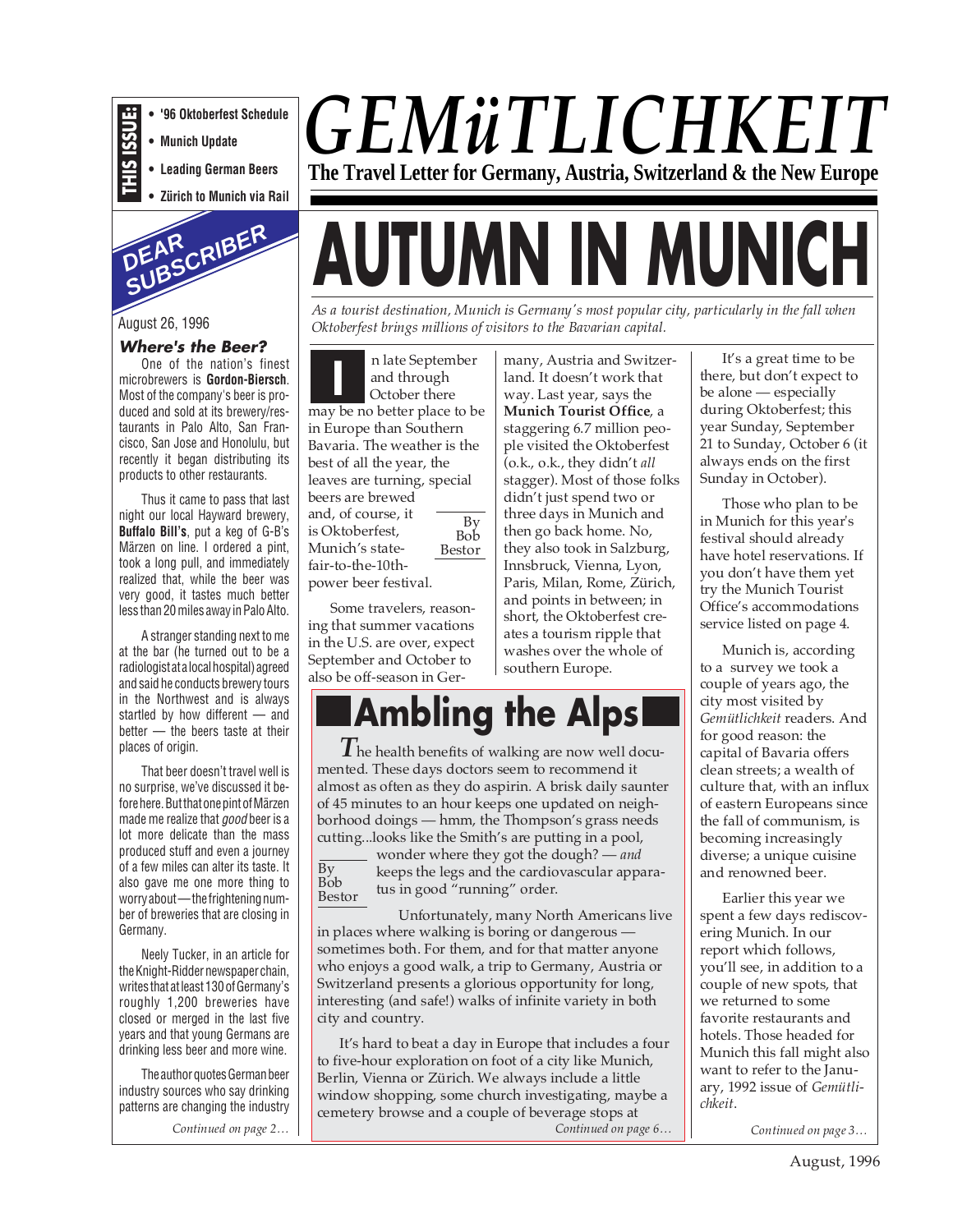#### *DEAR SUBSCRIBER Continued from page 1*

and hundreds of breweries — some say between 25% and 50% of the current total — will be closed or bought out in the coming years.

Young Germans are drinking less beer than their parents. The average consumption per capita has recently dropped from 146 liters (about 38.5 gallons) per year to 138 (about 36.5 gallons).

Other factors include competition from other beverages, a tough drinking-and-driving law and a national move toward fitness and health. In addi-

tion, Germany's low birth rate means that the number of 20-year-old to 40-year-old men, the biggest consumers of beer, will decrease from 25 million to 20 million within 15 years.

Finally, German breweries make far more beer than they sell. The overproduction came about after reunification when West German breweries, seeking to dominate East German markets, expanded overnight. But East German drinkers, after an initial fad, went back to their old labels leaving beer makers with far too much product. The inevitable price drop will favor big brewers who can make money on a small markup.

One casualty already, according to Ms. Tucker, is the Marz Group whose **Jever** brand was among the top 10 in the country. Today, following a disastrous attempt to sell beer in Eastern Germany, the company is broke and out of business.

A disturbing trend, but apparently inevitable. Of course, Germany has a very long way to go before it's beer industry resembles that of the U.S. where three breweries produce something like 90% of the beer sold. Germany's approximately 1,200 breweries in 1988 represented nearly 40% of the world's total.

Our advice to those who care about beer is to

drink the local stuff. If you are in Bavaria, forget Beck's, Warsteiner, Bitburger or any of the other brands that are sold nationally. Likewise you don't want to drink Spaten in Hamburg. Find out from the local tourist office or from your hotel which are the local breweries and stick to them.

I go against my own advice, however, when it comes to the Czech beers, **Budvar** and **Pilsner Urquell**. When I am in a city not too far from Prague, Vienna for example, I am always on the lookout for either. They are tremendous, my favorite beers in all the world. And I am told they are even better at the source. Of course.

| <b>Leading</b>                                                                                                                                                          | German Breweries                                                                                                                |                                                                                                                                                 |
|-------------------------------------------------------------------------------------------------------------------------------------------------------------------------|---------------------------------------------------------------------------------------------------------------------------------|-------------------------------------------------------------------------------------------------------------------------------------------------|
| Hamburg<br>Bavaria St. Pauli<br>Elbschloss<br>Holsten<br>Beck's<br>Haake-Beck<br>St. Pauli Girl<br><b>Dortmund</b>                                                      | <b>Rhineland Pilsners</b><br>Bitburger<br>Herforder<br><b>Irle</b><br>König<br>Königsbacher<br>Kromhacher<br>Stauder<br>Veltins | Forschungs<br>Hacker-Pschorr<br>Hofbräuhaus<br>Kaltenberg<br>Löwenbräu<br>Paulaner<br>Schneider<br>Spaten                                       |
| DAB - Dortmunder Actien Brauerei<br>Dortmunder Hansa<br>Dortmunder Kronen<br>Dortmunder Ritter<br>DUB - Dortmunder Union Brauerei<br><b>Stifts</b><br><b>Düsseldorf</b> | Warsteiner<br>Wicküler<br><b>Frankfurt and Hesse</b><br>Binding<br><b>Busch</b><br>Euler<br>Henninger                           | Franconia/N. Bavaria<br>Altstadthof<br>EKU<br>Hofmark<br>Kaiserdom<br>Kulmbacher Mönchshof<br>Kulmbacher Reichelbräu<br>Kulmbacher Schweizerhof |
| Im Füschen<br>Zum Schlüssel<br><b>Ferdinand Schumacher</b><br>Zum Uerige<br>Cologne<br>P.J. Früh's Cölner Hofbrau<br>Küppers                                            | Stuttgart /Baden-Württemburg<br>Eichbaum<br>Fürstenbera<br>Dinkelacker<br>Schwaben Bräu<br>Stuttgarter Hofbräu                  | Maisel<br><b>Rauchenfels Steinbiere</b><br>Schäffbräu<br>Schlenkerla Rauchbier<br>Spezial<br>Tucher<br>Würzburger Hofbräu                       |
| Malzmühle<br>Päffgen<br>Sion                                                                                                                                            | <b>Munich and the South</b><br>Altenmünster<br>Augustiner<br>Avinger                                                            | <b>Berlin</b><br><b>Berliner Kindl Weisse</b><br><b>Schultheiss Berliner Weisse</b>                                                             |

#### **Fare Wars**

 $\overline{a}$ 

For me, the first harbinger of winter came on a hot night in mid-August. Reading that morning's San Francisco Chronicle, I came across an ad for fall and winter fares on **KLM** or **Northwest Airlines**. For travel between October 16 and February 28, the ad offered roundtrip fares from San Francisco that included \$406 to London, \$488 Frankfurt, \$562

Vienna, \$562 Zürich and \$544 to Munich.

There was only a six-day ticket purchase window plus blackout dates and other restrictions but such deep discounts augur well for the near future. It looks like we'll see very low airfares again this fall and winter. There's more to come so keep an eye out for newspaper ads and/or stay in touch with your travel agent. (Top agents, like Tom Smith of **Explorer Travel** [541-488-0333] in Ashland, Oregon, maintain a "hot-list" of customers who are alerted by phone whenever there is an airfare sale.)

#### **Sandwich Machine Casualty**

The other day we noticed a letter in the Los Angeles Times complaining about high prices in Switzerland. The letter's author cited \$45 for an 8-minute taxi ride from the Zürich Airport to downtown, \$16 for a self-service sandwich, \$4.50 for a soft drink, \$140 for a hotel in Zermatt.

I suppose all that is do-able but I'm of the opinion one would have to really work at it to find a machine that charged 20 Sfr. (about \$16) for a sandwich, even in Zürich. Then presumably of sound mind and in full possession of all faculties — one would have to insert the necessary 20 Sfr. in order to be victimized by the sandwich machine. Prices in Switzerland are admittedly high but this seems to be the sort of person who, if given a gun, would very soon create a hole in his foot. One also wonders if this guy is aware that there are \$4.50 soft drinks and \$140 hotel rooms in Los Angeles.

Buried in all this poking fun at an unnamed person — who probably will never see this less than hilarious little item — is a small tip. This just in: there is a train station right at the Zürich Airport. From it trains run frequently to downtown Zürich. The cost is 5.81 Sfr. (\$4.85). However, with the \$41 saved our man would no doubt buy two more sandwiches from the machine.

P.S. Only the Blue Angels can get from the Zürich Airport to downtown Zürich in 8 minutes. - RHB

| <i><b>GEMÜTLICHKEIT</b></i><br>Vol. 10, No. 8                                                                                                                                                                                                                                                                                                                                                            | <b>HOTEL RESTAURANT RATING KEY</b> |                                                                                                                             |                               |                                  |                                                                         |                         |
|----------------------------------------------------------------------------------------------------------------------------------------------------------------------------------------------------------------------------------------------------------------------------------------------------------------------------------------------------------------------------------------------------------|------------------------------------|-----------------------------------------------------------------------------------------------------------------------------|-------------------------------|----------------------------------|-------------------------------------------------------------------------|-------------------------|
| <b>August, 1996</b><br>The Travel Letter for Germany, Austria, Switzerland & the New Europe                                                                                                                                                                                                                                                                                                              |                                    | <b>Rating Scale</b><br>Excellent                                                                                            | $16 - 20$                     | <b>Scale</b>                     | <b>Hotel Rating Criteria</b><br>People/Service                          | $30\%$                  |
| Robert H. Bestor, Jr.<br><b>Editor &amp; Publisher:</b><br>Elizabeth Schiller, Bruce Woelfel<br><b>Associate Editors:</b><br>C. Fischer, R. Holliday<br><b>Contributing Editors:</b>                                                                                                                                                                                                                     |                                    | Above Average<br>Average<br>Adequate<br>Unacceptable                                                                        | 12<br>8<br>$\mathbf{0}$       | $-15$<br>$-11$<br>$4 - 7$<br>- 3 | Location/Setting<br>Guestrooms<br>Public rooms<br>Facilities/Restaurant | 15%<br>30%<br>5%<br>20% |
| <b>Design &amp; Composition:</b><br>Paul T. Merschdorf<br><b>Consulting Editor:</b><br>Thomas P. Bestor<br><b>Subscription Dept:</b><br>Andy Bestor, K. Steffans                                                                                                                                                                                                                                         |                                    | <b>Value Rating</b><br><b>Outstanding Value</b><br>Very Good Value                                                          | $17 - 20$<br>12 <sup>12</sup> | Scale<br>- 16                    | <b>Restaurant Criteria</b><br>Food<br>Service                           | 65%<br>20%              |
| <b>Gemütlichkeit</b> (ISSN 10431756) is published monthly by UpCountry Publish-<br>ing, 2892 Chronicle Avenue, Hayward, CA 94542. TOLL FREE: 1-800/521-<br>6722 or 510/538-0628, Fax: 510/582-8296, e-mail rbestor@aol.comm, Sub-<br>scriptions are \$67 per year for 12 issues. While every effort is made to provide<br>correct information in this publication, the publishers can make no quarantees |                                    | Average Value<br>Below Average Value<br>A Rip-Off                                                                           | 9<br>5<br>$\Omega$<br>$\sim$  | $-11$<br>- 8<br>$\overline{4}$   | Atmosphere<br><b>Special © Designation</b>                              | 15%                     |
| regarding accuracy. Periodicals postage paid in Hayward, CA.<br><b>POSTMASTER: SEND ADDRESS CHANGES TO:</b><br>Gemütlichkeit, 2892 Chronicle Ave., Hayward, CA 94542                                                                                                                                                                                                                                     |                                    | By virtue of location, decor, charm, warmth of management, or<br>combination thereof, an especially pleasant establishment. |                               |                                  |                                                                         |                         |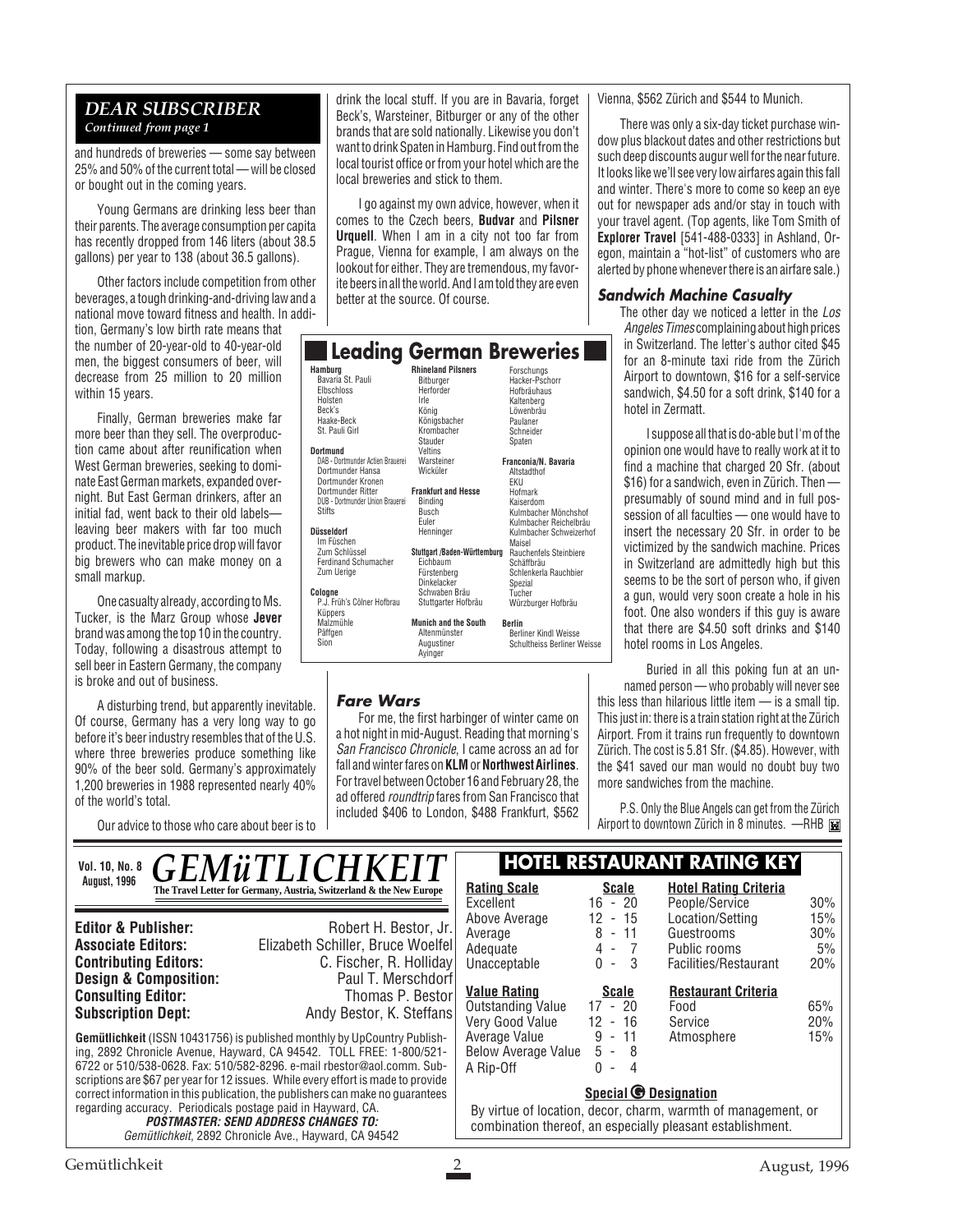#### *MUNICH Continued from page 1*

## **Munich Hotel Update**

Hotel Exquisit We enthusiastically recommended this hotel when it first opened in 1989. In three return visits — including one this year — we have found no reason to amend that endorsement. Public and guestrooms are maintained in excellent condition.

The Exquisit's twolevel maisonettes are an excellent value in a luxury room and, for an additional 10 to 30 DM (\$7-\$20) per night, the hotel offers substantially more than the two dozen or so Munich three-star properties we have reviewed over the years.

The Exquisit's location, just outside the Ring, near the Sendlinger Tor, is about halfway between the Marienplatz and the Oktoberfest grounds.

**Daily Rates:** Singles 195 DM (\$133), double rooms 280 DM (\$190), maisonettes and suites 340 DM (\$231). 50 rooms, some designated nonsmoking. Disabled accessible. Parking garage (14 DM/ \$9.50 per day). No restaurant.

**Contact:** Hotel Exquisit, Pettenkofer Str. 3, D-80336 Munich, tel. 089/ 551 9900, fax 089/551 99499.

**Rating:** QUALITY 15/20, VALUE 16/20

#### Hotel Adria

This hotel has long been recommended by *Gemütlichkeit* for its excellent location, moderate prices and pleasant, airy rooms. We are sorry to

say, however, that it has slipped.

We still like the location, near the Englischer Garten and only a 15 minute walk from the city center, and rates are slightly below most Munich hotels in its category, but the time has

# **Zürich to Munich on the Albert Einstein EuroCity I**

*W*e had flown the **Swissair** nonstop from Los Angeles to Zürich but needed to go on to Munich. Of course, we could have flown immediately from Zürich but decided, because we wanted a night in the city and to recover a bit from the jet lag, to take the train the following day.

It would be fun, relaxing, scenic and we would save money by renting a car in Germany instead of Switzerland (a midsize car in Germany is \$19 per day plus 15% tax vs the same car in Switzerland for \$41 per day plus 6.5% value added tax, *plus* an additional 11% tax if picked up at the Zürich airport — a difference over 14 days of about \$368.)

The fare is about \$115 first class and \$74 second class if you don't have a rail pass — as we didn't. Buy rail passes or point-to-point tickets in the U.S. through **DER Rail** (800-782-2424).

We rode the **EC 167 EuroCity Albert Einstein** which leaves Zürich at 9:41 a.m. This train originates in Interlaken and finishes in Prague. Of course, we were only on the Zürich-Munich portion which takes about four hours. Short stops were made at Winterthur, St. Gallen, St. Margarethen, Bregenz in Austria, Lindau and Kempten.

The route clips the east end of the Bodensee (Lake Constance) and then, once in Bavaria, the scenery really begins to strut its stuff.

We had an entire first class compartment (six seats) to ourselves the whole trip. After a big, rather late breakfast in Zürich, we weren't hungry enough for the dining car so we read, dozed, watched the scenery slide by, bought a soft drink from the vending cart and soon were in Munich. Very pleasant.

As we rolled along, a great old tune from childhood invaded my brain and played itself over and over. It was, of course, Johnny Mercer's *Chattanooga Choo Choo* but somewhat altered:

*Pardon me boy, is that the EuroCity Albert Einstein? On Track 29. Say, can you give me a shine?*

*You leave the Zürich railway station 'bout a quarter to ten Read a magazine and you're in St. Margarethen*

*Würstel in the diner, nothin' could be finer, than to sip a frothy glass of Veltliner.*

*When you see those painted houses outside your car then you know that Lindau is not very far.*

*Do a little snoozin', north of Biessenhofen Woo, woo Bavaria, here we are!!*

I would like to go on and tinker with the 'gonna-be-a-certain-party-atthe station-satin-and-lace-funny-face' part but I must stop now. You see they've come for me...M

> come for refurbishment. Carpets are threadbare, furniture and built-ins are beginning to show signs of wear and the general look of the hotel, both inside and out, is one of deterioration.

Worst of all, desk personnel don't

seem especially interested in their guests.

On the positive side, our room — Number 306 — had a bathroom that had recently been redone (though the workmanship was less than perfec-

tion) and the large walkin closet was handy.

This is still a decent mid-priced Munich headquarters, it's just not as spiffy as before and not the value it once was.

**Daily Rates:** Singles 120 to 180 DM (\$82-\$122), doubles 180-210 DM (\$122-\$143). 46 rooms. Not suitable for disabled. Street parking with permit. No restaurant.

**Contact:** Hotel Adria, Liebigstrasse 8a, D-80538 Munich, tel. 089/293081, 089/227015.

**Rating:** QUALITY 9/20, VALUE 10/20

#### Hotel Domus

When we first reviewed the Domus, in 1992, we liked its facilities but thought it overpriced. Since then, however, the hotel has held its prices and is now a better value than the nearby Adria.

Guestrooms are attractively decorated with polished cherrywood Thonet-style furniture and better equipped than most hotels in this category. The lovely breakfast room features large windows and a private outdoor terrace which is used on good weather mornings.

The Domus is in an

excellent, quiet neighborhood — a couple of blocks closer to the Marienplatz than the Adria — and the stairway down to the Lehel U-Bahn stop is just outside its front door.

**Daily Rates:** Singles 188 to 220 DM

*Continued on page 4…*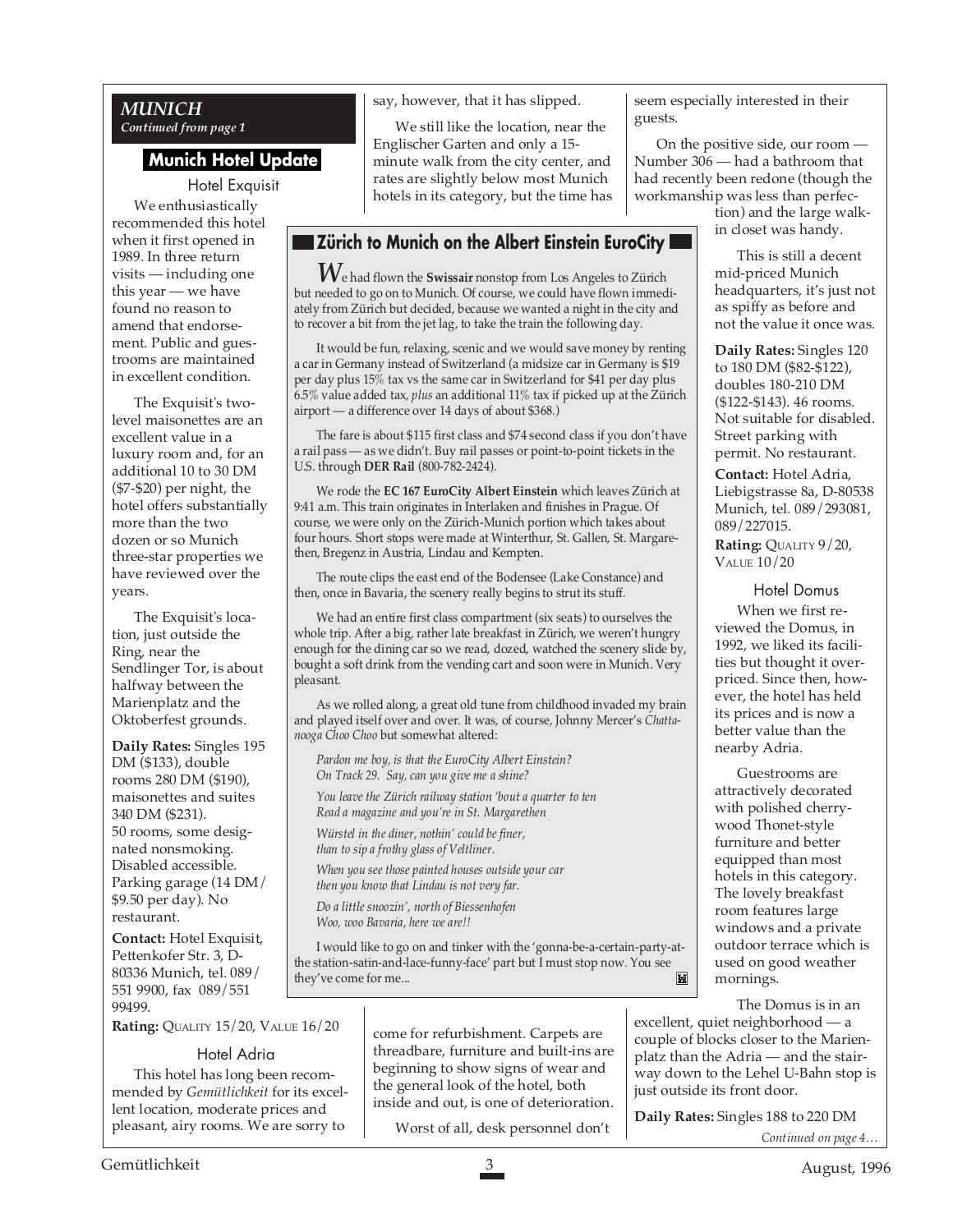#### *MUNICH Continued from page 3*

(\$128-\$150), doubles 220 to 250 DM (\$150-\$170), apartments 290 DM (\$197). 45 rooms, some nonsmoking. No restaurant. Hotel garage.

**Contact:** Hotel Domus, St.-Anna-Strasse 31, D-80538 Munich 22, phone 089/221704, fax 089/2285359.

**Rating:** QUALITY 15/20, VALUE 14/20

#### Hotel Platzl

In the old quarter across from the Hofbräuhaus the sprawling Hotel Platzl offers 167 rooms in a reconstructed medieval building.

A standard double, like Number 150, has a separate sitting area that includes an overstuffed chair and a sofa and most other big-hotel amenities. Decor and furnishings are alike in all rooms.

This is one of Germany's 150 **Ring Hotels** and can be booked in the U.S. for the guaranteed dollar rate of \$85 per person single and \$65 per person double. The Platzl adds a local surcharge of 40 DM (\$27) which makes the total double room price approximately \$157, excellent for a centrally located four-star hotel. (Please note that the Platzl's value rating is based on the rack rates listed below.)

**Daily Rates:** Singles 220 to 285 DM (\$150-\$294), doubles 290 to 410 DM (\$197-279). 167 rooms, some nonsmoking. Fitness center. Garage.

**Contact:** Hotel Platzl, Sparkassenstrasse 10 , D-80331 Munich, tel. 089/ 23703-3, fax 089/23703 800. U.S. bookings: 800-558-6850.

**Rating:** QUALITY 13/20, VALUE 8/20

#### Hotel an der Oper

*Gemütlichkeit* first recommended this small inn, just off Maximilianstrasse, in 1987. We still like it, especially the central location.

An der Oper's small, but elegant lobby beckons passersby and its 55 contemporarily decorated rooms are functional.

**Daily Rates:** Singles 140 to 165 DM (\$95-\$112), doubles 195 to 270 DM (\$133-186). 55 rooms. Parking available in nearby public garage.

# **1996 Oktoberfest Program**

#### **Saturday, September 21st**

#### **Grand Entry of the Oktoberfest Landlords and Breweries**

Starts at 11 a.m. and lasts about 45 minutes. Features decorated carriages, ornate horse drawn wagons of the Munich breweries, waitresses on decorated floats and all the beer tent bands about 1,000 participants. Route of entry: Sonnenstrasse-Schwanthalerstrasse to the Oktoberfest grounds. Grandstand seats on Sonnenstrasse: DM 38 (\$26).

#### **Folklore International**

Music, dancing and customs are performed in brightly colored festival costumes under the decorated dome of the Circus Crone building. Some 600 performers. Venue: Circus Krone, Marsstrasse 43, (nearest S-Bahn stop Hackerbrücke), starts at 8 p.m. and lasts about two hours. Admission: 29 DM (\$20), 28 DM (\$19), 26 DM (\$18), 17 DM (\$12), 12 DM (\$8).

#### **Sunday, September 22nd, 1996 Costume and Riflemen's Parade**

This seven-kilometer-long procession through the streets of the city center to the Oktoberfest grounds includes costume groups, riflemen, marching bands, trumpeters on horseback, civic guards, miners in historical uniforms, 100 thoroughbred horses, oxen, cows, goats and decorated floats. Participants are from Bavaria and the other German 'Lander' (federal states) as well as from neighboring European countries. Begins at 10 a.m. and lasts about two hours. Route of the parade: Maximilianstrasse through city center to the Oktoberfest grounds. Grandstand seats: Maximilianstrasse, Max-Joseph-Platz, Odeonsplatz, Pacellistrasse, Sonnenstrasse, Kaiser-Ludwig-Platz. 59 DM (\$40).

#### **Sunday, September 29th, 1996 Concert of all the Oktoberfest Band**

At 11 a.m. on the steps of the Bavaria statue. (In the event of bad weather the concert will be postponed until Sunday, October 6th, l996).

**Bavarian Central Agricultural Festival Munich "Bavarian Agriculture- A Big Show"** From September 21st to 29th, l 996, on the southern part of the Oktoberfest grounds. Organizer: Bavarian Farmers' Association, Max-Joseph-Str. 9, 80333 Munich.

#### **Tickets: Grand Entry, Folklore Evening, Costume & Riflemen's Parade**

Münchner Festring e.V, Pestalozzistrasse 3A, 80469 Munich, tel. 089/260 81 34, fax 089/26 30 65 from : Hieber-Kartenverkauf, Liebfrauenstr. 1, 80331 Munich, tel. 29 00 80 14 Veranstaltungsdienst Mayr, Poccistr. 8, 80336 Munich, tel. 7 25 80 95 Kiosk at Marienplatz, underground level, 80331 Munich, tel. 26 46 20 Circus Krone, Marsstr. 43, 80335 Munich, tel. 55 81 66 (tickets for Folklore International only). Add 10% booking charge to all ticket prices listed above.

Reservations for Oktoberfest festival tents:

| Phone/Fax        |
|------------------|
| 23183266/2605379 |
| 08170/7303/7385  |
| 477677/4705848   |
| 464657/4603768   |
| 8572029/8597056  |
| 348418/394782    |
| 4489670/4483587  |
|                  |

#### **Parking**

Parking near the Oktoberfest grounds is impossible.

Public transportation: U-Bahn (underground): Lines U3 and U6 to Goetheplatz or Poccistrasse, U4 and U5 to Messegelände or Theresienwiese. S-Bahn: Lines S1-S8 to Hackerbrücke. Tram: Lines l 8 and l 9 to Hermann-Lingg-Strasse or Holzapfelstrasse. Bus: Routes 31 and 32 to Messegelände Süd, Routes 32 and 62 to Messeplatz, Route 58 to Georg-Hirth-Platz or Goetheplatz. There are taxi stands all around the Oktoberfest grounds.

#### **Information, Brochures, Accommodation**

Information offices in the Main Railway Station, at the Bayerstrasse exit (opposite Platform 11), open Mondays to Saturdays from 9 a.m. to 9 p.m., Sundays 11 a.m. to 7 p.m., tel. 089/23330-256 or 257: at the Airport, open Monday through Saturdays 8:30 a.m. to 10 p.m., Sundays and holidays 1 p.m. to 9 p.m., tel. 089/975-92815.

The 1996 Munich Oktoberfest Program booklet with information on the festival and its events is available from the Munich Tourist Office and at Munich news stands. Price: 4.80 DM (\$3.25).

#### **Munich Tourist Office Fremdenverkehrsamt München Sendlinger Str. 1, D-80331 München tel. 089/233 30 211, fax: 089/233 30 269**

Gemütlichkeit August, 1996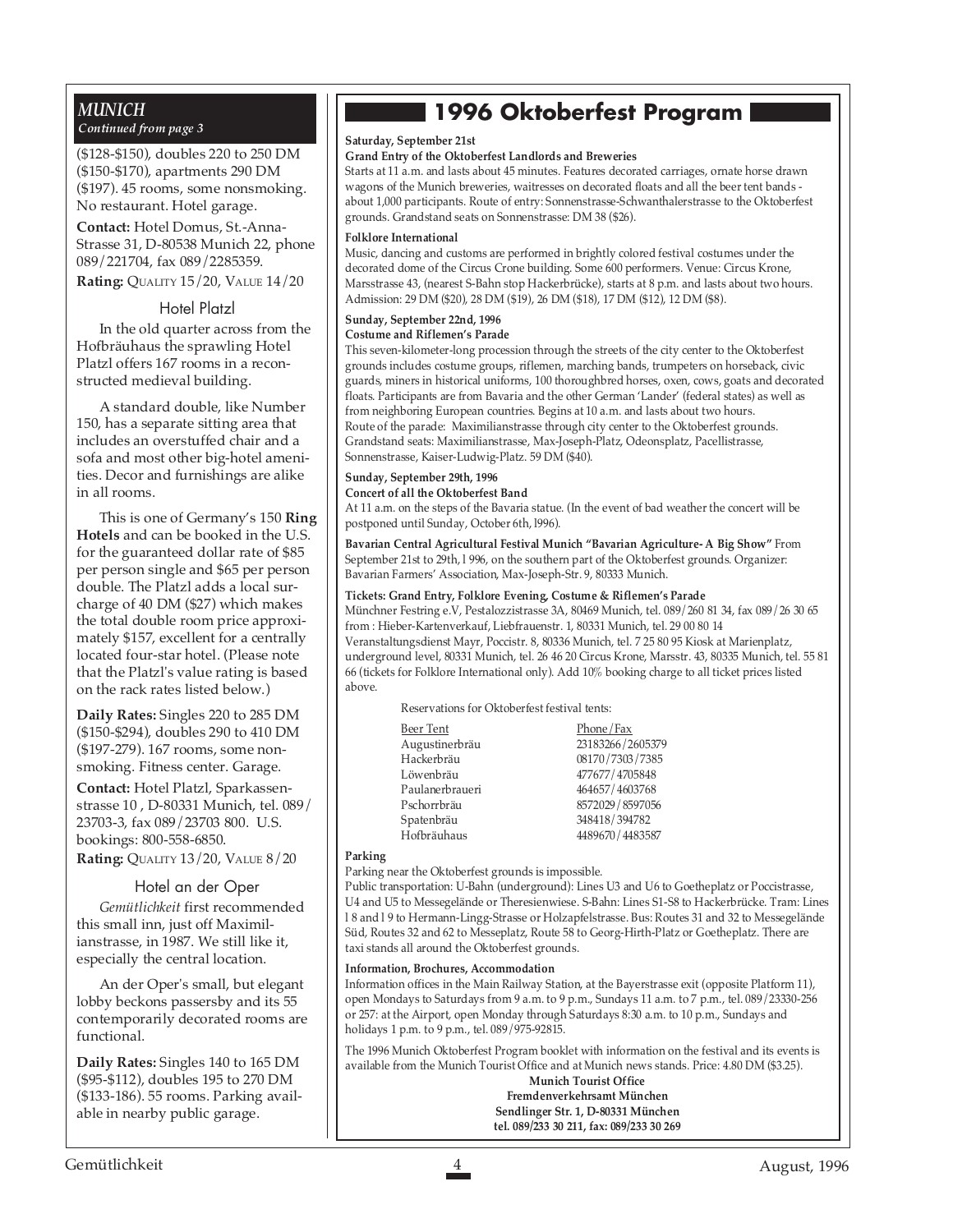**Contact:** Hotel an der Opera, Falkenturmstr. 10, D-80311 Munich 2, tel. 089/290 0270 fax 089/2900 2729.

**Rating:** QUALITY 12/20, VALUE 12/20

*(Editor's Note: When booking rooms at the above hotels, always inquire about special rates or programs such as weekend packages.)*

### **Restaurants**

#### Gasthof Liebighof

In the early 80s, this cozy neighborhood Gästatte served plain but well-prepared Bavarian meals and we often ate here. A few years ago the restaurant changed hands and became a trendy bar with loud music. The good food and the warm family feeling departed.

However, about a year ago, we were told the *gemütlich* atmosphere had returned and Liebighof was again a place that served good food.

Not so. We could live with the restaurant being made up to look like an English pub, with ersatz memorabilia decorating the walls, but we draw the line at microwave heated meals.

Two small salads and main dishes of pork fillet and roast lamb, both covered with a gelatinous, heavily salted gravy, cost 60 DM (\$41).

Ghastly food; an emphatic thumbs down.

Gasthof Liebighof, Liebigstrasse 14, D-80538, tel. 089/295405. **Rating:** QUALITY 3/20 VALUE 5/20

#### Cafe Lehel

The Liebighof dinner was so hideous we sought dessert elsewhere. About three blocks away is the Cafe Lehel, an Italian style bistro. There we each had an after-dinner drink (Calvados 4.5 DM/\$3; Glühwein 5.5 DM/ \$3.75) and a dessert; nothing breathtaking or out of the ordinary but very good. Tiramisu (6.5DM/\$4.50), which in the last few years has become nearly as ubiquitous as Coca Cola, was better than average and the vanilla ice cream with hot, fresh raspberries was all one could ask for in the standard, but delicious *Eis mit Himbeeren* (7.5DM/\$5.10)*.*

Next time we'll have dinner here.

Cafe Lehel, Seitzstrasse 12, D-80538, tel. 089/229139.

#### Zum Bürgerhaus

The restaurant's charming interior features light-colored, rough-hewn beams and tables, chairs and benches in the same light wood. There are white table cloths and napkins, but fake flowers.

Each member of our party of three ordered the five-course, fixed-price menu priced at 73 DM (\$50).

With memories of past Zum Bürgerhaus meals dancing in our heads as we sipped Paulaner beer and a suggested champagne cocktail, we were primed for some first-class cooking. Sadly, our expectations were dashed by a succession of boring, tasteless dishes.

The first of them, a "gift of the house," was diced, cooked vegetables in aspic served dry and bland. A snappy sauce, perhaps one with a creamy, horseradish base, might have helped.

Only the menu disclosed that the next dish, an avocado mousse with shrimp, actually contained avocado. The dish was heavy, more like a quenelle, and dry.

Buttery, tricolored, bow-tie pasta had a mysterious but punchless sauce and was draped with shredded red cabbage.

The main course, consisting of five tough slices of duck, was too dry and too bland to be presented as it was, without sauce.

Accompanying it were oversteamed zucchini, celery, carrots and asparagus. Spinach, a vegetable that is hard to overcook, was better.

Maybe the too-peppery scalloped potatoes was an attempt to spice things up a bit.

We politely declined when asked if we would like to take a 15-minute break between the pasta and the main course but got it anyway. It couldn't have been because they were busy in the kitchen, only a handful of tables were occupied (*always* a bad sign). Maybe the cook had to run next door to borrow a cup of bland.

For dessert, a rubbery chocolatemint mousse — from a package? served with canned pineapple, frozen strawberries and a watery raspberry syrup completed a thoroughly dreary, disappointing meal.

There's more: plates had wipe marks around the edges where drops from serving had been cleaned off; thumb prints were in the wipe marks and the silver forks needed cleaning between the tines.

On the positive side were the background music, a mix of classical "hits," a good waitress and the wine, Chianti Classico Briente '94, DOCG Castelli di Grevepesa (35 DM/\$24).

Total cost of the dinner for three persons was 295 DM (\$201). We wouldn't go back for a third the price.

Zum Bürgerhaus, Pettenkoferstrasse 1, D-80336 Munich, tel. 089/597909, fax 089/9304313.

**Rating:** QUALITY 3/20 VALUE 2/20

# **Munich Notes**

• Despite its guidebook reputation as overrated, touristy and raucous, we always have one beer at the famed **Hofbräuhaus**. The band is very good, though it takes too many breaks. On a Sunday afternoon the main ground-floor room was sedate, clean and remarkably smoke-free; perhaps the ventilation has been improved. The Hofbräuhaus is now state-owned.

• Walkers will enjoy **Nymphenburg Palace** with its miles of paths through forests and gardens. Don't miss the **Botanical Gardens** — especially the remarkable cactus displays and intensely humid tropical greenhouses — or the **Carriage Museum** which displays the incredibly ornate horse-drawn carriages and sleighs of the Wittelsbach family, including some that belonged to Ludwig II, Bavaria's so-called "mad" king.

• Munich's **Englischer Garten** is another great place for walkers but be advised that on fine weather days there is a good deal of nude sunbathing. The park's **Chinesischen Turm** (Chinese Tower) beer garden is recommended.

*Continued on page 8…*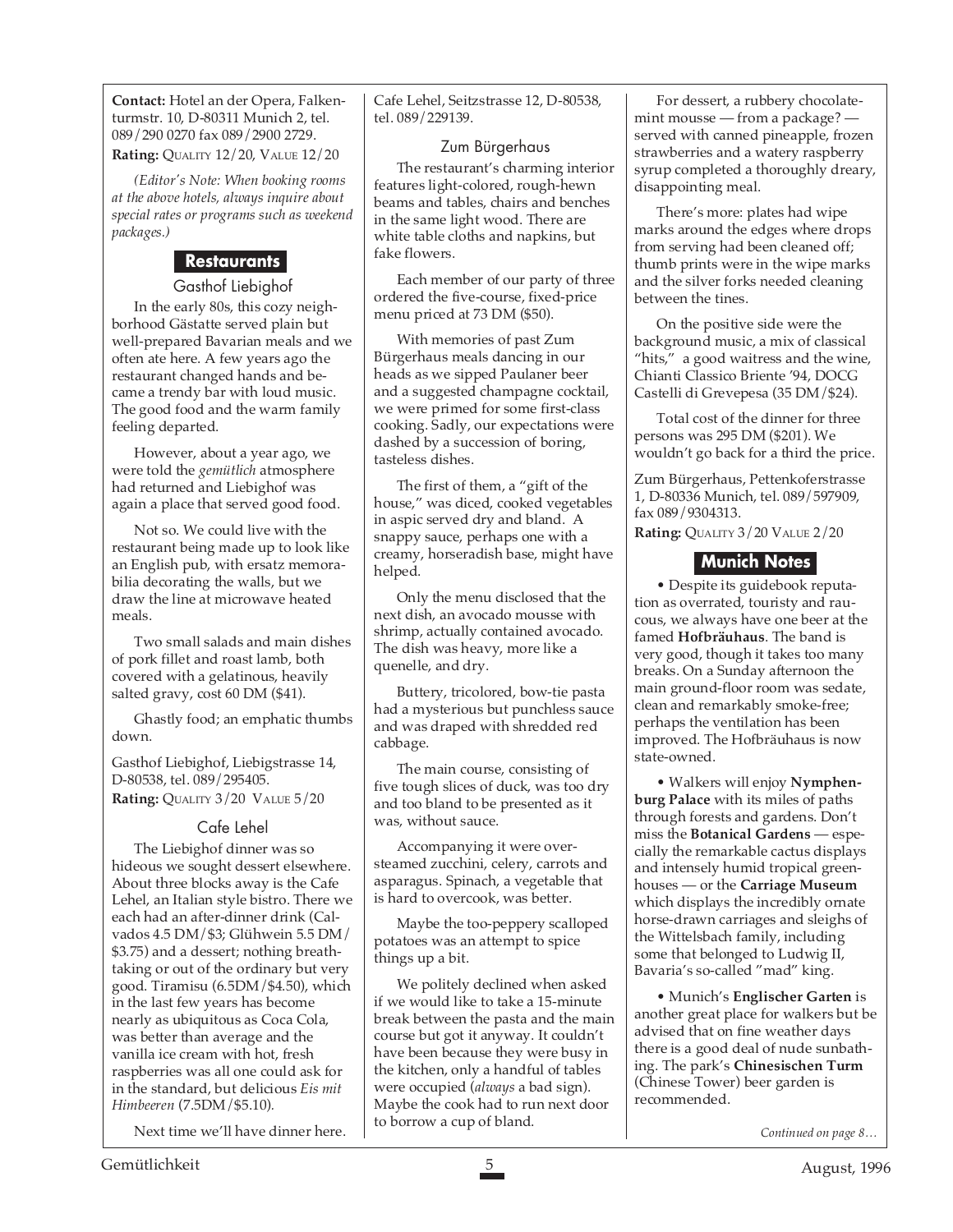#### *READERS' FORUM Continued from page 3*

sidewalk cafes — or indoors if the weather is cold or wet.

The first thing we do upon arrival in any city, big or small, day or night, is take a walk.

One 93°-F. Berlin day in 1982 we must have covered a dozen miles in a zig-zaggy, sometimes retracing our steps, route that included Checkpoint Charlie, the Philharmonia, the Victory Column, the Reichstag, the Tiergarten, the Memorial Church, the entire length of the Ku'damm and as much of the wall as was possible at the time.

Another "forced march" was in Hamburg, in 1988, on an even hotter afternoon. That day, thinking we would stroll the lakeshore for awhile and then catch a boat at one of the ferry docks along the way, we ended up walking all the way around both lakes, the Binnenalster and the Aussenalster. The non-air-conditioned ferries were full of sweaty passengers and we decided it was cooler on the shore. The walk is no more than six miles but the heat made it seem twice the distance. Need I tell you how good the beer at the end of that sojourn tasted?

But Europe's greatest walks are in its gorgeous countryside, particularly the magnificent Alps. Even non-hill climbers can meander the flatter trails found at altitude by using chair lifts and cable cars that are everywhere in the Alpine countries.

Routes are well-marked and local tourist offices are stocked with brochures and maps which describe and delineate thousands of miles of country lanes, forest paths and mountain trails.

For those who enjoy walking with a small group and/or the guidance of experienced hikers familiar with the most rewarding trails, there are a number of U.S.-based companies who specialize in walking vacations.

One such, **Mountain Tours** of Southport, Connecticut, is operated by former Gillette marketing executive, Bill Russell, who has been leading walking and hiking tours in Switzerland for 20 years. Mr. Russell refers to the routes he and his six other American guides select for their clientele of mostly middle-aged Americans as "modest hiking over intermediate trails with no technical climbing."

"We walk in a beautiful environment, anyone in good health can do it," he says. "Our hikes are for those who want to see a beautiful place but don't need to prove they're athletes."

The company's most popular tour is its "Three Culture Hike" which starts in the French-speaking Valais, then moves to the German Bernese Oberland and ends up in the Engadine, in southeastern Switzerland, where Romansch is still spoken.

"We spend three days hiking in each of these areas learning how each of the three different cultures has learned to cope in its own special way to the difficult demands of Alpine living, " says Mr. Russell.

A typical day begins with breakfast at 8 a.m. and the hike at 9 a.m. There is a 10-minute break every hour and a one-hour lunch stop. Walkers are responsible for their own lunch which Russell suggests they purchase after breakfast at a deli or grocery store.

"If the hotel puts up the lunch it's expensive and always the same: a sandwich, some fruit and a piece of cake," he says. "There is infinitely more variety at a local deli."

The group arrives back at the hotel between 3 and 4 p.m.

But it's not all huffing and puffing. Russell's groups — typically from half a dozen to 15 hikers — take time to smell the roses.

"Many of our walks are village to village and when we come to an interesting one, we allow time for exploration," he says.

"For example, on one of our hikes we always stop at the famous hospice founded by the monks at the summit

of the Great St. Bernard Pass on the Swiss-Italian border. That day we'll also have lunch at a wonderfully charming small Italian restaurant and then resume our hike after lunch."

Russell and his guides also plan "outs" in every route; places where the tired hiker — or one with a sore knee or ankle — can board a bus or train back to the hotel.

Mountain Tours' vacations average about \$1,000 per week per person and include first-class (four-star) hotels, daily breakfast and dinner, a railpass and a guide every step of the way. If the group is larger than 12 there are two guides. Some of the hotels used include the **Rossach** in Pontresina, the **Silberhorn** in Wengen, the **Mirabeau** in Zermatt and, now that Russell has expanded his tours to Austria, the **Strass** in Mayrhofen.

Mountain Tours' formula seems to work; this year nearly 50% of Russell's trekkers were repeat customers.

Another firm which offers guided walking vacations in Switzerland and Austria, and which has acquired a reputation for value and dependability, is **Wanderweg Holidays** of Cherry Hill, NJ. The owner is Phil Scheidt.

Contact: Mountain Tours 800-669- 4453; Wanderweg Holidays 800-270- 7257.



#### **Comments on Austria**

Air access to the smaller Austrian cities is now greatly improved, and it is no longer essential to fly into Munich (unless of course you want to rent a car, which costs appreciably less in Germany than in Austria).

A year ago, **Austrian Airlines** purchased a significant interest in **Tyrolean Airlines** which means that good, and relatively inexpensive, connecting services are now available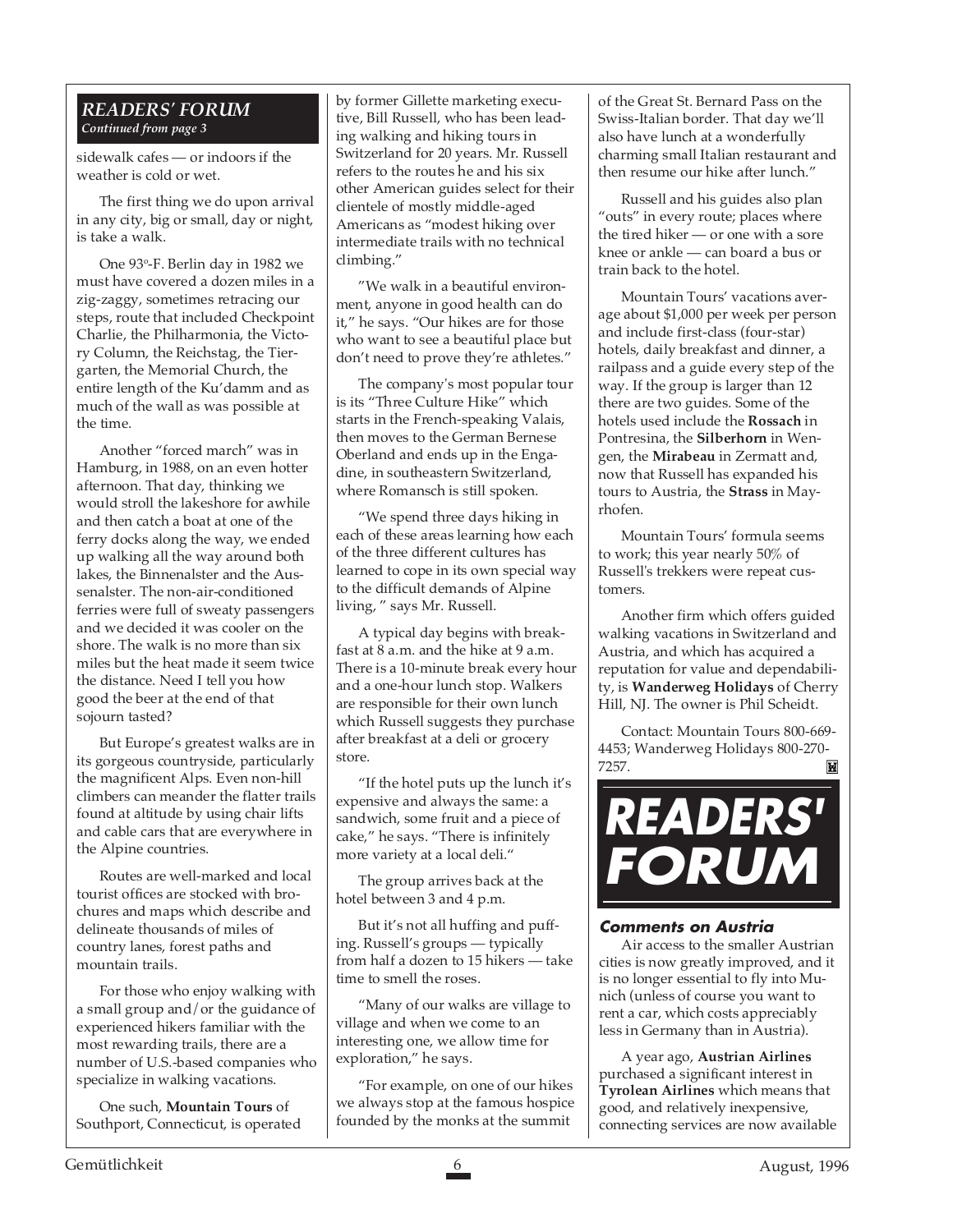to Salzburg and Innsbruck due to code-sharing with the major transatlantic carriers, such as Austrian itself, **Swissair**, **Lufthansa**, and **KLM**. Further, the trusty Dash Turboprops are being replaced by quite luxurious Dehaviland and Fokker small jets.

The service is also a wonder. How can two, sometimes just one, attendant serve a full meal and drinks, on a half-hour flight? In America, I cannot even get a drink!

At a conference on a business trip last April we rented bikes from the train station. What a deal! Quite excellent equipment for only 50 AS (\$5) per 24-hour period ending at midnight, if you convince them you have a rail ticket, 100 AS (\$10) without.

I had forgotten that Salzburg, my maternal family's home, is interlaced with marked reserved bike lanes on all streets, and "equal opportunity" in the pedestrian areas. The best, of course, are the car-free paths and lanes along the river and past "Sound of Music" mansions to Schloss Helbrunn. (Unexpectedly, my biking companion and I got there sooner than some others who went by car!) Several other conference participants caught the bike bug, and were equally enthused by their explorations.

Despite the 20C+ degree weather in town, we did manage to get three good days of skiing on Austria's glaciers: Kitzsteinhorn, Hintertux, and Stubai. Up-top temperatures hovered at freezing, but the sun made it feel hot! Except for long haul traffic on Sundays from Vienna to Prague, nearby Europeans have lost their ski fervor by April, leaving wide-open slopes with excellent conditions, even an overnight skiff of fresh powder. A ski month to be recommended.

I must say a positive word about our hotel in Salzburg, the **Mercure**. You wouldn't like it, and my preconceptions were equally unfavorable. It's a modern structure in a mediocre neighborhood some 20 minutes walk from the Stadtbrück.

The director, Edith Granögger, has the management and staff tuned to a fine pitch. Friendliness and service pervade. Can you imagine a receptionist quickly clearing away

empty glasses from the lobby instead of waiting for a tardy bartender? Nice little touches, such as big bowls of fresh fruit on every floor. Sumptuous breakfast and lunch buffets.

Best of all, on the evening of arrival, there was a wine tasting, heavily populated by the local cognoscenti. About ten Austrian vintners each provided samples of several different varieties. All this, monthly event, again with the buffet, for 190 AS 190 (\$19).

Coming from a wine-making family, I am embarrassed to admit that I did not realize the enormous variation in the Austrian staple Grüner Vetliner, to say nothing of the new Zweigelts. I also learned that Mercure annually selects and features a few local wines of excellent quality and value.

The faculty of our conference had arrived a day earlier. We had sent them off for a day in the Wachau (Stift Melk, Melk-Krems on the Donau, a wine seminar at Kloster Und). In the end, my friend and I had a better wine experience right at the hotel in Salzburg.

An occupational hazard is too little time for enjoying travel and/or skiing. My last trip proves that you can derive real pleasure from stolen minutes. With more free time, they likely couldn't get me back to work at all. Richard Davidson, Houston TX

#### **Wine Road Hotel**

I would like to report on a very pleasant experience in the German Rheinpfalz Weinstrasse at the end of this past June.

I stayed in Kallstadt at the **Hotel-Restaurant Weincastell zum Weissen Ross**. Kallstadt is a small village near Bad Dürkheim, in the rolling hills of Rheinpfalz wine region, but in sight of the Pfalzer Wald. While there is nothing of particular historic note, the town is not without charm, especially to wine-lovers, since it is home to at least eight wineries! It makes an excellent starting point for touring the area.

Jutta and Norbert Kohnke are the proprietors of the Weissen Ross. Jutta speaks excellent English and runs this small hotel; her husband is the master

chef of the restaurant. The other members of the hotel and restaurant staff were very friendly and helpful. The rooms are spacious and comfortably appointed; there are three floors above ground but no elevator. Parking is available directly across the street. The breakfast room offers homemade jams to go with the local breads, cheeses, and wursts. The restaurant is rated 14/20 with one black toque by Gault-Millau; my meal there was very good although the sauces were a bit on the heavy side.

My room cost 150 DM (\$102) per night. Neither the hotel nor the town were crowded despite the season. I look forward to going back. Contact: Jutta and Norbert Kohnke, Weincastell zum Weissen Ross, Weinstrasse 80, D-67169 Kallstadt, tel. 06322/5033, fax 06322/8640. The restaurant serves lunch and dinner and is closed Monday and Tuesday. Roger F. Jones, Broomall PA

#### **Swissair Savings**

Where are the reduced fares on **Swissair** that you offered when we ordered your newsletter? We used Swissair when we flew in February of this year, but the only discount (better than nothing) we got was senior citizen 10%. I am always looking out for the best deal.

And can you help with low priced rooms in Munich, for a single senior, who depends on a social security check every month? I'd be ever so grateful.

Mrs. Annaliese Yiengst, Merrimack, NH

*(Ed. Note: Gemütlichkeit subscribers who wish to obtain the special Swissair price reductions must book their travel directly with Swissair — 800-221-4750 — then call Swissair's Los Angeles office — 800-238- 0399 or 310-335-5900 — and ask for Shirley who will confirm your Gemütlichkeit subscription and issue the tickets at the reduced price. All persons traveling together at least one leg of the transatlantic journey with the subscriber are eligible for the lower fare. Savings are based on the cost of the ticket and range from \$50 to \$600 per ticket.*

*As to the inquiry about rooms in Munich, the term "low priced" is relative. In this issue you will find several Munich hotels at various price points. However, for a*

*Continued on page 8…*